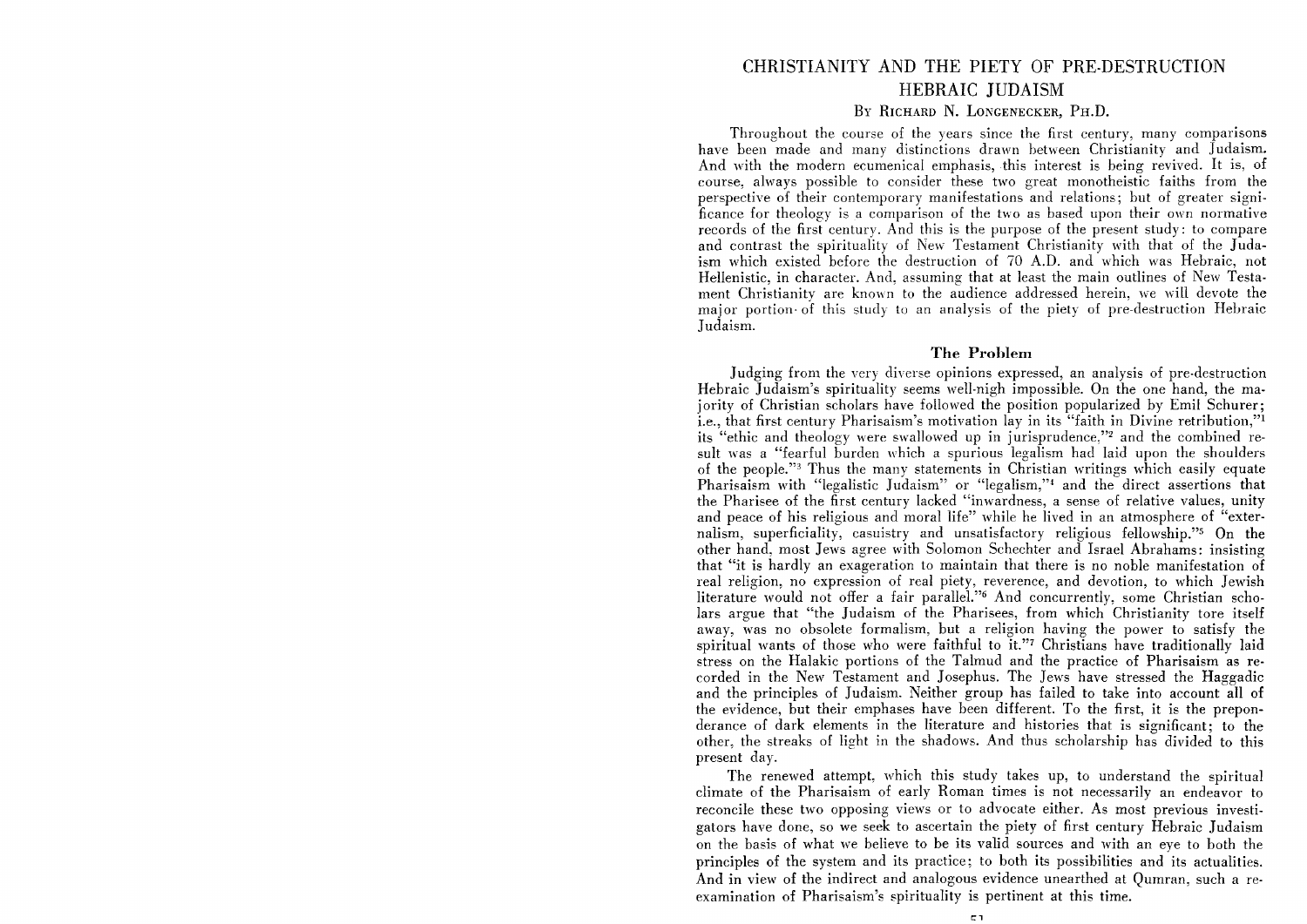#### Sources

But before turning to the body of this study, it is necessary to delineate those primary sources upon which our considerations are based. Much could be said in this area; and certainly in an extended treatment of the subject, the extant literature of the Greek world, of Diaspora Judaism and of sectarian Judaism should not be ignored. Yet, in view of the necessary limitations of time and space, only three sources are here considered: the Jewish writings as incorporated in the Talmud, the works of the historian Josephus, and the New Testament canonical Gospels. And in each case, the question must be asked as to how truly the source reflects the piety of pre-destruction Hebraic thought.

Talmudic literatures has been variously evaluated. Older Gentile scholars, such as W. Bousset and A. Schweitzer,<sup>9</sup> insisted that it was not representative of pre-destruction Pharisaism at all. Many modern writers have agreed, arguing that the Judaism of R. Johanan b. Zakkai, or that of the second century R. Akiba, or later yet of Judah the Patriarch, was sufficently different from that before the first destruction to be called a new religion.<sup>10</sup> An element within liberal Judaism, too, has its doubts that the Rabbinic Judaism of the first century can be adequately described from the Talmudic sources.ll On the other hand, most Jewish and some Gentile scholars maintain that we can form a picture of pre-destruction Judaism from the Rabbinical writings in our possession.12 The monumental work of George Foot Moore, e.g., begins on the premise that "the task of Johanan ben Zakkai and his fellows was one of conservation, not of reformation."13 Moore insists that since the writings give no hint of a new departure or a new religion, we must accept them as possessing a basic continuity with that earlier time  $-$  though undoubtedly there has been a shifting emphasis within this fundamental solidarity through four or five centuries of thought and persecution. Though there has been development within the Talmud, there is, he maintains, "no indication that the development was on new lines or on different principles from that which preceded it. "14

Without opportunity for elaboration, we believe that there are at least portions of the Talmudic literature which can be used *by* the historian in his quest to ascertain the piety of pre-destruction Pharisaism; portions and passages from which, it is true, a detailed picture is impossible, but from which a general impression can be obtained. These portions are those which seem to come from an early time and which appear to be above reasonable suspicion of being written in reaction to Judaism's political and religious misfortunes. The following four categories of such portions are here proposed,<sup>15</sup> and upon these this study will base to a large extent its conclusions regarding pre-destruction Judaism's piety:

1.) Those practices and rules deemed by Johanan b. Zakkai and his followers to be very ancient; or, as Moore says, to be "customs the origin of which was lost in antiquity."16 Quite often these are introduced by such a phrase as "Our Rabbis taught," or "It has been taught," though the context must also be noted.

2.) Those actions and teachings of certain named persons who lived immediately before, during or personally had their roots in the period before the first destruction.<sup>17</sup> The chief direct authority of this class is the tractate Pirke Aboth, with its Haggadic teachings attributed to specific teachers — principally chapter one, dealing with the teachers up to 70 A.D., and chapter two, treating mainly Johanan b. Zakkai, whose roots were firmly planted in the pre-destruction period, and his disciples. And also, while "for a knowledge of the ideals of rabbinical ethics and piety, no other easily accessible source is equal to the Abot,"18 there are other passages of this *type* scattered throughout the Gemaras, Midrashim and Tosephta.

3.) Those passages and portions which would have no reason to be a reaction to either religious opponents or political trials, and which do not seem to be inrn

fluenced by a particular local situation or passing fancy but which have parallels elsewhere in the literature. Here it is that the subjective element of the interpreter most enters. Yet, here are passages which must not be overlooked.

4.) Those ancient liturgies, confessions and prayers: The Shema, The Shemoneh Esreh (The Eighteen "Benedictions," "Blessings," or "Prayers"), and the broad outlines of the 613 Commandments. It is true that the Benedictions were revised by Gamaliel 11; but probably only revised. Minus the confessional insertion, there is no reason to doubt their pre-destruction quality. The antiquity and importance of the Shema as a recognized confession is attested by its inclusion on the Nash Papyrus and on a phylactery from the Wadi Murabbaat finds; 19 while in regard to the 613 Commandments, we can at least accept the broad outlines therein presented.

For a knowledge of the religious situation of first century Palestine, Josephus is somewhat disappointing. While his works promise much and are valuable historically, they reflect the fact that their author had little interest in religion for its own sake. Josephus' value as a source for an understanding of Hebraic Pharisaism is minimized by his evident aloofness from the main stream of normative Judaism. And thus, when it comes to theological thought, he must always be used in a purely secondary measure and suspected of telling us no more than what was popularly held by the Jewish people and what would be acceptable to the better of the heathen thinkers.

In the canonical Gospels we have an historical record that is in many respects just the reverse of that of Josephus. Here the purpose is primarily religious, with the chronological recounting of historical events treated in a subsidiary fashion. They were in a very real sense 'written out of faith and for faith'. It is therefore necessary to view all of the references of the Gospels to the contemporary religious scene in Palestine as secondary to and conditioned by the Christian perspective. But the recognition that the Gospels are not without bias and are not primarily interested in Judaism 'per se' is not to discredit their trustworthiness in the area of our present concern. In fact, we agree with G. F. Moore that "the Gospels themselves are the best witness to the religious and moral teaching of the synagogue in the middle forty years of the first century."20

#### **Externalism and Formalistic Piety**

Probably everyone is more ready to see the flowers in his own garden,<sup>21</sup> and the weeds in that of his neighbor. And yet it is poor gardening to dwell on either to the exclusion of the other. While we might desire to dwell on the flowers, we must first of all deal with the weeds. And weeds there were in pre-destruction Pharisaism.

*The testimony of the Talmud.* — The legalistic externalism of the great proportion of the statements in the Mishnah and the quibbling casuistry of the major portion of the Gemaras have caused many interpreters to view all of Jewish piety as formalistic.<sup>22</sup> And it is not difficult to see why, when even the earliest and noblest tractate contains such views as: "The rules about Bird-offerings and the onset of menstruation - these are essentials of the Halakoth";<sup>23</sup> or "Which is the straight way that a man should choose? That which is an honor to him and gets him honor from men."24 However, both these statements are credited to Rabbis later than our time of interest; the first to R. Eleazar Hisma, from the beginning of the second century A.D., and the second to R. Judah, at the end of the same century. Therefore, in accordance with those sources we have designated as being valid for an understanding of pre-destruction Hebraic Judaism, it is not our purpose to include them here as evidence. Neither shall we include the great amount of material of a similar externalistic nature in the later Talmudic writings.<sup>25</sup>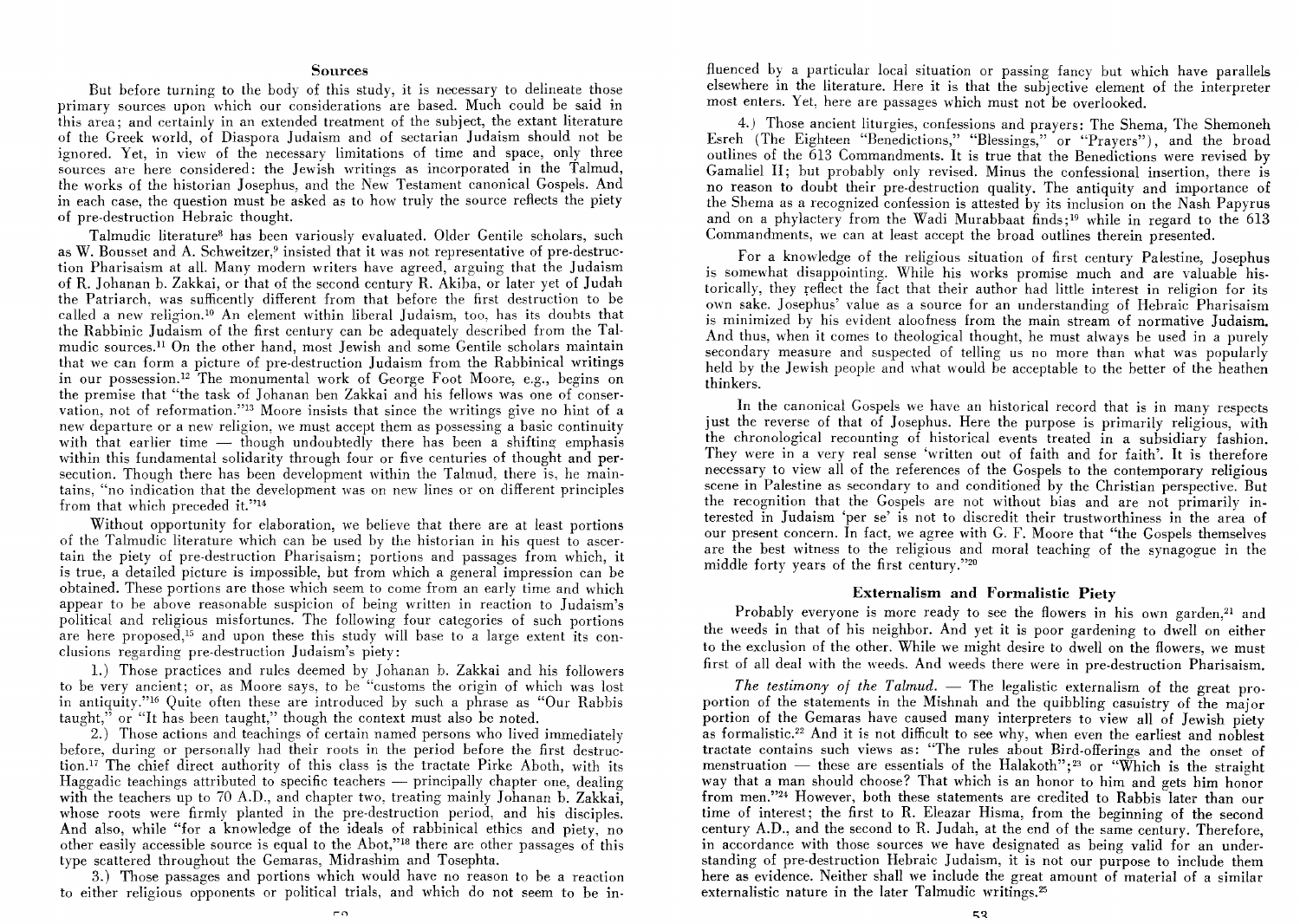When we dismiss all of those writings which do not definitely have their roots in the pre-destruction period, we are left with a pitifully small amount of direct Talmudic evidence. And of this remaining material, there are more statements showing an inward piety than of a mere externalism. Yet there are expressions of externalism and that reveal a purely commercial view of righteousness which can rightfully be assigned to the pre-destruction period; e.g., the saying ascribed to antiquity that "a man should always regard himself as though he were half guilty and half meritorious: if he performs one precept, happy is he for weighting himself down in the scale of merit; if he commits one transgress, woe to him for weighting himself down in the scale of guilt."<sup>26</sup> The words ascribed to R. Eleazar, who personally and through his teacher R. Johanan b. Zakkai had his roots in the early period, also lean in this direction: "Know before whom thou toilest and who is thy taskmaster who shall pay thee reward of thy labor."27

The testimony of the Gospels and Josephus. - The greater quantity of evidence revealing a formalistic piety in pre-destruction Pharisaism is contained in the Gospels and in the writings of Josephus. Many clashes between Jesus and the Pharisees over sabbath observance and ritual purity are recounted in the Gospels,<sup>28</sup> and at least one parable portrays the "elder brother" of Judaism as missing the significance of the  $\overline{\text{occasion}}$  in his pride and self-pity.<sup>29</sup> Such accounts are primarily setting forth the Jewish failure to appreciate God's greater Revelation and working in their midst in and through His Son; though, of course, in the light of this failure the Gospels cannot view the Pharisaic righteousness as anything but externalism. The damming evidence from the Gospels against Pharisaic spirituality, however, is contained in:  $(1)$  John the Baptist's denunciation of them as a "brood of vipers" who take pride in the external matter of their descent from Ahraham;30 (2) Jesus' same rebuke of them in characterizing them as evil at heart while attempting to appear good;<sup>31</sup> (3) Jesus' contrasts in the Sermon on the Mount between the Pharisees' formalism and true righteousness;<sup>32</sup> (4) Christ's application of Isaiah 29:13, "This people honor me with their lips but their heart is far from me," to the Pharisees;<sup>33</sup> and (5) our Lord's long listing of woes pronounced upon the scribes and Pharisees  $-$  these who are proclaimed to be "hypocrites."34 There is no need to say that these denunciations recorded in the Gospels arise from a later 'lebensitz' of the Church, for the Talmud itself speaks of similar hyprocrisy within Pharisaism; and similarly condemns it.35

] osephus' account of the Jerusalem Pharisee Ananias, who hypocritically used the pretense of a religious fast to accomplish his political ambitions, indicates that at least one Pharisee's religion was but formal.<sup>36</sup> And the earlier indication in 'The Jewish War' that the sacred seasons in Jerusalem were often used by the religious leaders for purposes of sedition and political advantage implies that Ananias' action might not have been an isolated incident.<sup>37</sup> As indicated in their rule over Queen Alexandra38 and their joining in the intrigues of Herod's court,39 not all of the Pharisees held to the ideal of the earlier Hasidim in leaving governments entirely alone as long as there was religious freedom. And Josephus' description of them as those "who were in a capacity of greatly opposing kings" is telling.<sup>40</sup> Certainly externalism is evident in the historian's insistence, which he implies is the accepted view within the Jewish nation, that "the purposing to do a thing, but not actually doing it, is not worthy of punishment."<sup>41</sup> These words are spoken in connection with Antiochus Epiphanes' attempt to plunder the temple of Diana in Persia. But Josephus clears him of all guilt since, though he tried his best to get the treasure, Antiochus didn't succeed. Now it is true that Josephus is a poor spokesman for the theology of Judaism. Yet the fact that this same principle is restated by fairly early Gemaras,42 and that some modern Rabbis can speak with approval of "the principle adopted for Israel that an evil thought is not to be viewed as an evil deed,"43 makes it probable

that Josephus' expression had a wider acceptance than that of his own personal Pharisaism. Probably of a similar nature is his representation of the Jewish view of retaliation: "Let him that is smitten be avenged immediately, by inflicting the same punishment on him that smote him."44

"It therefore does seem that even though we disregard the later foliage of Judaism, much of which undoubtedly had its roots if not its flower in the early period, there were still weeds in the piety of pre-destruction Hebraic Judaism. But we must not linger over the weeds."

# **Inwardness and Prophetic Spirit**

The most difficult aspect of early Pharisaism for Christian scholars to see is that of inwardness. And indeed, the Judaism of the pre-destruction period was not all externalism.

*The testimony of the Talmud.* — The teaching of Antigonus of Socho, "be not like slaves that minister to the master for the sake of receiving a bounty, but be like slaves that minister to the master not for the sake of receiving a bounty; and let the fear of Heaven be upon you,"45 was carried on by at least Hillel, Zadok and Johanan b. Zakkai. 46 In the discussions of proselyte baptism, there is the significant statement by R. Johanan b. Zakkai insisting that one did not become really clean by the water of separation nor really unclean by a corpse  $-$  but that the provisions regarding cleanliness must be kept since it was the will of  $God<sup>47</sup>$  Inward motives and qualities are stressed. Johanan b. Zakkai highly commends the expression of Eleazar, one of his five disciples, that a good heart is the foundation of all good and an evil heart of all evil.<sup>48</sup>

More pertinent still is the evidence of a realization in pre-destruction Judaism that one must start from the mercy and love of God, returning that love and manifesting it to one's fellow man, if religion is to be meaningful. Probably the most important single factor in impressing mercy and love upon the consciousness of the Jew in this early period was the daily recitation of the Shema. After the recital of the unity of God, and before the commands regarding obedience, the significant words of Deut. 6:5 were repeated: "Thou shalt love the Lord thy God with all thine heart, with all thy soul, and with all thy might." These same elements of (1) confession of God, (2) love from God to man and/or man to God, and (3) obedience to God's instruction, appear in the same order in the Shemoneh Esreh,<sup>49</sup> the enumeration of the 613 commandments,<sup>50</sup> and were possibly included by many early Pharisees in the opening words of the 'Ten Commandments'.51 There is abundant evidence that at least Hillel made much of the 'hesed' of God, both God's shown to man and the need for the man of God to manifest such to his fellow-men.52 In this respect, he was a true follower of the Hasidic movement.53 And, although a non-ritualistic emphasis was bound to arise with the enforced discontinuance of the sacrificial system, it is still significant that R. Johanan b. Zakkai took the words of Hosea 6:6 as his motto after the destruction of the Temple: "I desire 'hesed' and not sacrifice."54 This appears to be a re-emphasis of what was already accepted in at least some Hebraic circles before the fall of the Temple. Further, it must be pointed out that at least two of the Talmudic passages ~ Sotah 31a (Babylonian Talmud) and Shabbath 88b (Babylonian Talmud)  $-$  speak of the proper and best motivation in the religious life being that of the love of GOd.55

Even those who most hotly dispute the presence of inwardness as a real element in pre-destruction Hebraic Judaism agree with Bacher that the "love of man was considered by Hillel as the kernel of the entire Jewish teaching."56 The utterances ascribed to Hillel show him to have possessed a true inward spirituality, whatever characterization might be given to the rest of Judaism.57 But the fact that one of R. Johanan b. Zakkai's students is credited with a similar expression of the Golden Rule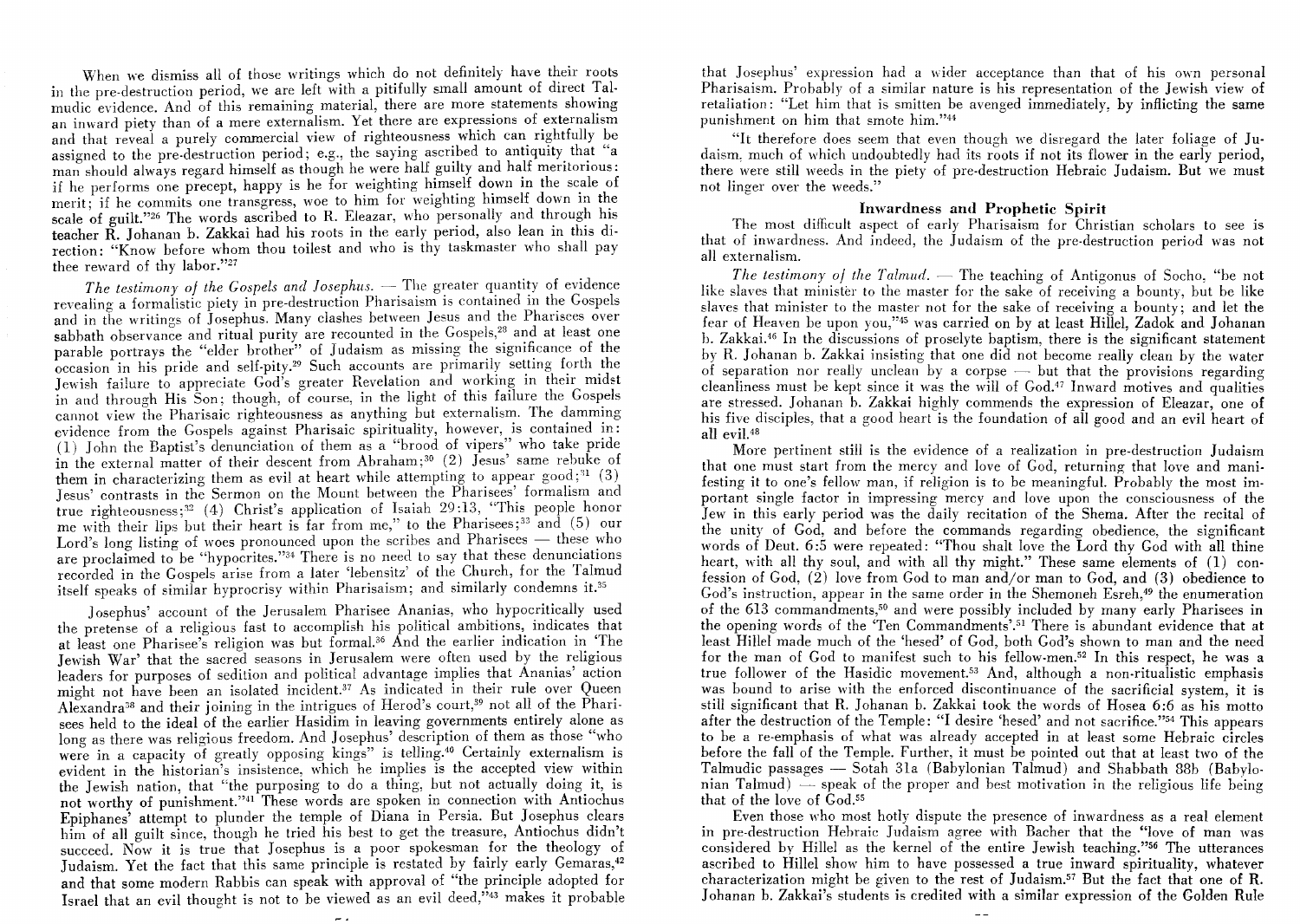as is attributed to Hillel,<sup>58</sup> and that the same sentiment is contained in the Letter of Aristeas,<sup>59</sup> makes it probable that the idea of love and consideration for one's fellowmen had a broader acceptance in early Pharisaism than we sometimes imagine.

*The testimony of the Gospels and Josephus.* - Even though much is said to the contrary in the Gospels and the writings of Josephus, there is still the recognition within both sources of what might be called a more noble element in Palestinian Pharisaism. Mark's Gospel recounts with approval the agreement of one scribe with Jesus that to love God and to love one's neighbor was of far greater importance than all external action.<sup>60</sup> And not all the Pharisees are presented in the Gospel narratives as in bitter opposition to Jesus.<sup>61</sup> Likewise, Josephus relates that Alexander Jannaeus still recognized a godly element in Pharisaism, even though he characterized the group as a whole as scoundrels.62

It therefore seems that we can recognize within pre-destruction Pharisaism not only the element of formalistic piety, but also at least a bit of true inwardness of spirit. It apears that there were Pharisees who could insist that "doing is a deadly  $t\overline{\text{hing}}$  - unless it is the result of heartfelt faith."63

#### **The Correlation of the Two Elements**

With the recognition of both a formalistic and an inward spirit within pre-destruction Pharisaism, the question arises as to how these two elements are to be viewed in the overall religious situation of the day. And it is at this point, in the interpretation of the data more than in the recognition of the elements, that divergence of opinion has arisen.

*Past perspectives.* - Various positions regarding the relation of these factors in the overall picture of Judaism have been advocated; and in order to clarify the discussion, we list them as follows:

1.) Some Jewish scholars have taken the line of whimsically shrugging off the baser elements in the Talmudic literature, insisting that they are "only the expression of a momentary impulse, ... or were meant simply as a piece of humorous by-play, calculated to enliven the interest of a languid audience."61

2.) Other Jewish apologists would refer all of that which they believe to be base or exaggerated to the realm of the incidental "made in the heat of polemics and through zeal for the preservation of a national unity," and thus have never been a part of Judaism.<sup>65</sup>

3.) Some Christian writers ignore the evidence from the Gospels and Josephus, either by excluding it as a source or explaining away the denunciations found therein, and minimize the objectionable features in the Talmud.<sup>66</sup> The result is thus a general aareement with the first two Jewish positions; some going so far as to insist that "the Rabbinic Judaism of 4 B.C. to A.D. 70 was . . . as bright and happy a religion as the world has seen."67

4.) A few have advocated that an individual Jew could, at one and the same time, believe that love was the only acceptable motive for service and yet that the motivation of desire to win God's favor was rewarded by God.68

5.) The vast majority of Christian scholars have minimized the evidences of an inward piety, and insisted that "Judaism believed in salvation through the observance of the Torah; the deliverance by an act of God was not the foundation of Judaism, but only a devotional accessory."69

*The problem of religious orientation.* - In evaluating the spiritual climate of any religious group or system, it is not enough simply to balance baser elements against nobler ones and accept the verdict of the weightier quantity. Theology is more than mathematics. In dealing with spirituality we are dealing primarily with motives, not just expressions; though, of course, any investigation regarding motives

has only the expressions as factual evidence on which to base its judgments. And yet the investigator must always realize that he is dealing with religious outlooks and orientations, and must accept the fact that there can be differing religious orientations within a given religious group or community.

We find such differing religious orientations at variance within our own souls even before we see them manifested within a particular religious form of expression; but we can also view them at work in all the spiritual and ethical activities of man -whether individual or formal and organized. These differing orientations can be grouped roughly into two classes or types. To borrow Deissmann's distinction in regard to mysticism, they are the "acting" religious orientation and the "reacting" religious orientation; that attitude which makes religion 'a means in order to' and that which sees it as 'an expression because of'. Deissmann's words regarding mysticism are also pertinent here:

In both cases an action takes place. But in the first type the action is spontaneous performance of the individual or of the community, intended to produce in response to it a performance on the part of the deity, effective through its own execution, effective as 'actio acta,' as 'opus operatum'. In the second, the reacting type, on the other hand, the action of the man is an action in response, a reaction. Here it is God Himself who is really the 'Leitourgos', the 'Theourgos' in the highest sense; the individual or the community only says the amen.<sup>70</sup>

In the constant demand for value judgments which Comparative Religion and Theology as a whole makes upon us, it is of the utmost importance to recognize the possibility of such differing orientations  $-$  indeed, even of opposing outlooks. And yet we must be aware that positive identification and precise analysis become extremely difficult, if not impossible. Precision of identification becomes impossible because such orientations cross all external lines and because the nature of our human knowledge is such that we can know nothing fully  $-$  much less the human spirit which defies the best of human scientific analysis. And yet we are forced to recognize as best we can, make value judgments, and view the details in their total perspective. It is this we endeavor to do in understanding the spirituality of pre-destruction Pharisaism.

Acting and reacting tendencies in Hebraicism. - All of our sources recognize differing religious orientations within pre-destruction Hebraic Judaism, though they express it differently. The Talmudic literature can distinguish between the "Reckoning Pharisee, who casts up his account of sins and virtues," and the "God-fearing Pharisee" and "God-loving Pharisee."<sup>71</sup> It speaks of both the 'ish hesed' Hillel<sup>72</sup> and the good-hearted Johanan b. Zakkai,73 and warns regarding the bite and wounds of the mere formalists.<sup>74</sup> The Gospels can speak of the Pharisees as hypocrites and lacking the love of  $God<sub>,75</sub>$  and yet commend a Pharisaic scribe for realizing that love of God and neighbor is basic to all spirituality. They can portray the Pharisees as agitating for Jesus' death,76 and yet present cases of Pharisaic sympathy and tolerance.<sup>77</sup> Likewise, Josephus distinguishes between the genuine and the formalistic among the Pharisees.<sup>78</sup>

The distinction in these contrasts often falls between what we shall call an acting legalism and a reacting nomism; i.e., between an ordering of one's life in external and formal arrangement according to the Law in order to gain righteousness and/or appear righteous and the molding of one's life in all its varying relations according to the Law in response to the love and grace of God. To both classes. the Law was of great importance: but it was important for different reasons.<sup>80</sup> To both "the joy of the commandment" was very real, but it sprang from different sources.

In interpreting the elements of formalistic and inward piety in pre-destruction Hebraic Judaism as stemming from acting and reacting religious orientations, there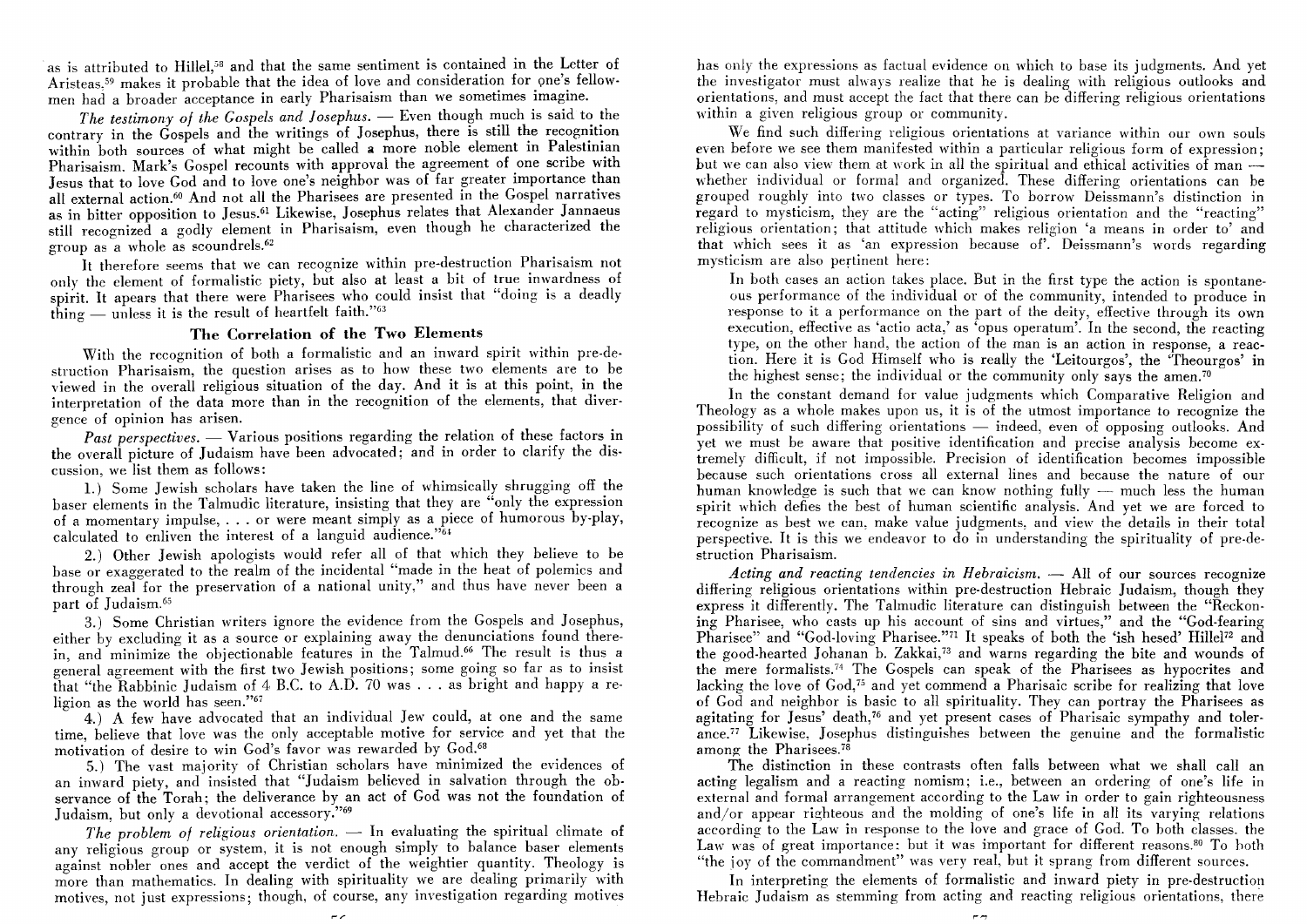is the intriguing temptation to go further in an effort to pinpoint individuals who portrayed each tendency and to determine the extent of the influence of each ele· ment over the Pharisaism of the day. The first line of inquiry can lead nowhere, for, as we have noted above, our human powers of analysis are at best inadequate in this area of motives and attitudes. Even if our sources were voluminous, unim· peachable and transparent, the best that could be done would be to point out a few individuals who seem beyond doubt to have possessed a reacting faith. Regarding the second investigation, matters are just about as bad. But judging from the legalis. tic emphasis that followed the repulsion of the Seleucid attempt at Hellenization,<sup>81</sup> it was probably the case that each oppression and disaster from that time through at least the pre.destruction period only strengthened the forces of legalism. It was no accident that the Oral Law centered around those elements which had been previously attacked; i.e. sabbath observance and ritual purity. $B^2$  It might be suggested that the distinction between Shammai and Hillel corresponds to these tendencies; and it is true that the one could be said to be "precise" while the other "kindly." Yet both precision and kindness could spring from either motivation. These tendencies cut across all external lines and temperaments. All that can be said with certainty is that there was within pre-destruction Hebraic Judaism both a formalistic piety and an inward spirituality; an acting legalism and a reacting nomism. **It** remains to analyze more closely, and to portray, these tendencies.

### **The Religion of a Nomist**

Much that has been written regarding pre-destruction Pharisaism has portrayed it as basically one in spirituality  $\overline{-}$  a bleak and striving legalism. And though legalism can have a beneficial effect upon morality,83 its spirituality can be so described. But in recognizing a distinction of motive and emphasis hetween legalism ancl nomism, as we have so defined the terms, we cannot continue to allow the one charac· terization to apply to both orientations. It is incumbent upon us to consider the religion and piety of a nomist, allowing the usual characterization to remain valid for that of the legalist.

*The analogy of Qumran.* — Two common misrepresentations of a legal religion. such as Judaism,  $are: (1)$  that fidelity to Law is necessarily to be equated with legalism, as we are using the term;<sup>84</sup> and (2) that a religion which stresses fidelity to Law is necessarily egocentric, not Theocentric.<sup>85</sup> But both of these accusations are refuted by the analogous evidence to Pharisaism found at Qumran  $-$  if not by some of the previously known non·canonical writings and the Talmudic literature itself.

That the Qumran community, an Essene group, was more detailed in its legis· lation and more rigid in its observance than Pharisaic Judaism is beyond doubt. Josephus has long ago informed us of this fact,<sup>86</sup> and now it is evident in its own literature. Yet, one of the most striking aspects of the evidence from Qumran is that of the coincidence of a nomism and a prophetic spirit. There is a scrupulous concern for ritual purity, but there is no indication of a merely mechanical, external ob· servance. The emphasis is rather upon God's 'hesed', and from this basis spring true righteousness, true motivation and true strength to be pleasing unto Him in obedience to His commandments.<sup>87</sup> A mere formalistic piety is strongly condemned.Bs Though they possessed a great assurance of their own election and were convinced that the true revelation of the meaning of the Law and the Prophets had been given them, the Essenes were also acutely aware of their own sinfulness and possessed a real humility.89 Theirs was the need to depend upon God alone for righteousness, wisdom and strength; and theirs was to be that attitude of seeking God "with all their heart and with all their soul."90 To judge from the merely external criterion of the proportion of legal to prophetic hiblical writings found to

date at Qumran, the study and reading of the Essenes seems to have been balanced. W. D. Davies has well summed it up in saying: "The community is aware of itself as under 'the Law' and yet as a 'household of the spirit'; it reveals no sense of an essential incompatibility or essential tension between life under 'the Law' and life under 'the Spirit'.9!

The significance of this evidence from Qumran for Pharisaism is not so much that here was a nomistic group with the spirit of prophetism which influenced Pharisaism for the better  $-$  though that is not out of the question.<sup>92</sup> But rather:

1.) The Qumran literature shows that fidelity to the divine law does not neces. sarily imply for a Jewish group a legalistic and egocentric piety.

2.) The men of Qumran and the men of Pharisaism very probably had their roots in a common subsoil, that of the Maccabean Hasidim;<sup>93</sup> and thus the basic elements of the one community would probably be more or less common to the other. This new evidence from the caves of the "separating" Hasidim necessitates that we revise many previous opinions regarding the spirituality of the nomistic element with. in the "continuing" Hasidim.

*Nomistic Pharisaism.* - With the somewhat parallel evidence from Qumran, it now seems more probable than ever before that the religion of a nomistic Pharisee was truly spiritual and noble. While he insisted that faith was whole·hearted trust in God *and* fidelity to His instruction, his emphasis, as opposed to the legalist, was upon God and trust in Him. He agreed that "God demands obedience," but likewise insisted that such was "only as the proof and expression of something else; the intimate personal attitude of trust and love."94 And yet he did not forget for a moment that such faith "is of value only in so far as it is productive of faithful action."<sup>95</sup> Thus 'emunah' was both "trust in" and "fidelity to"; reliance and faithfulness.<sup>96</sup> The emphasis must always be upon the former, though without negating the importance of the latter. In this he was a true child of Old Testament piety. Through his endeavor "to make a hedge about the Torah," to create as it were "applied prophecy" so that a man might be saved from transgression before it was too late,97 the nomistic spirituality was probably often hidden under a mass of legislation. From our Christian viewpoint, we cannot but disagree with their methods and means. The taut and pre. cise ordinances still first met the eye of the worshipper. But behind the chancel-rails glowed the Shekinah. We see it in comparing the legislative writings with the psalms and hymns at Qumran, and there is no reason to doubt a similar phenomenon in Pharisaism.

# **The Tension between Christianity and ludaism**

For most Christians who take up the study of pre.destruction Judaism the object is to point out the differences between the Christian and the Jewish faiths. The question usually revolves around the quest for the unresolved tension in the experience of Judaism which becomes resolved in Christian experience; the search for the inadequacy of the former system which finds satisfaction in Jesus Christ. For the Jewish writers, of course, there is no such tension and inadequacy in Judaism. For Christians, there is such a tension in Judaism; though a major portion of Christian scholars have implied that this tension is that of the relation between externalism and inward piety — mere formalism and the prophetic spirit.

It is the thesis of the present study that the tension between Christianity and predestruction Hebraic Judaism - especially the nomistic element within pre-destruction Hebraic Judaism - was not primarily that of legalism versus love (externalism versus inwardness), but it was (and is) fundamentally that of promise and fulfillment. Pre-Christian Judaism in its principles and noble representatives need not be viewed as entirely legalistic; at least, not in the connotative use of that term. We have made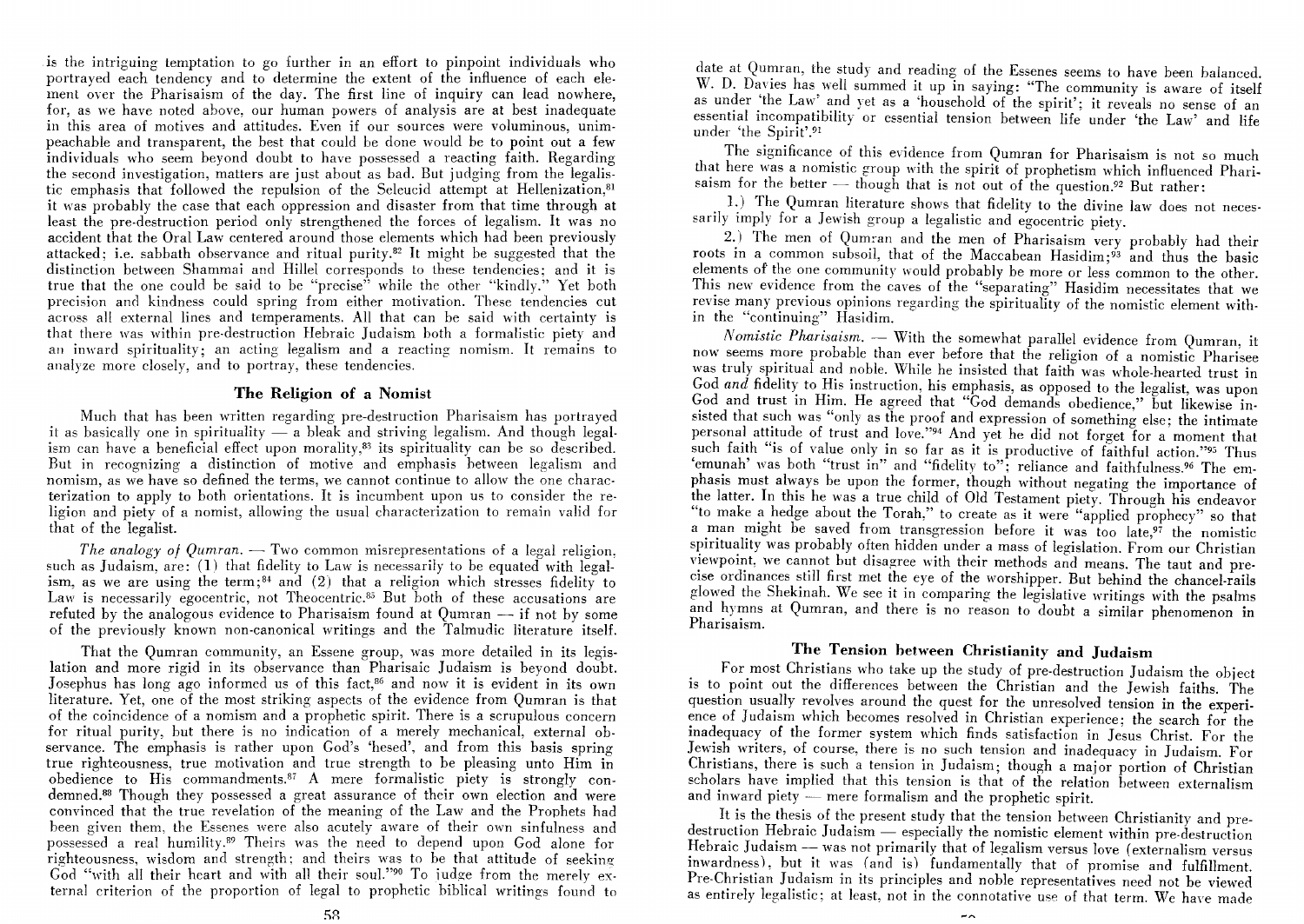· a distinction between the words legalism and nomism, and suggest that it is the latter and not the former which best fits a certain element within pre-destruction Pharisaism. The change that took place in the conversion experience of the earliest Jewish Christians was not necessarily in the abandonment of an acting religion for a reacting faith; i.e. not necessarily the change from outward to inward piety. The primary tension of Judaism, which dominates all Old Testament and Jewish thought. is that of promise and fulfillment. And it was this which the earliest Christians found resolved in Christ.

From the "Prayer for the Coming of the Messiah" in the Shemoneh Esreh98 through the whole body of Talmudic literature,<sup>99</sup> the theme of recalled promise and anticipation is present. The cry "What delays it?" is neither accidental nor incidental in the Talmud.<sup>100</sup> The Targums<sup>101</sup> and non-canonical literature<sup>102</sup> but underline the longing of Judaism. And the Qumran community lived solely for the Messianic consummation.<sup>103</sup> Here was the real tension of pre-destruction Hebraic Judaism.

W. F. Lofthouse has well characterized nomistic Judaism as well as the Religion of Israel in saying: "The religion of every part of the Old Testament is the religion of promise . . . When the Hebrew . . . looks within his own heart he knows the blessedness of trust in Jahweh; but fightings are without as fears are within; it is when he awakes that he will be safisfied."<sup>104</sup> Christians have awakened to life in Christ Jesus.

#### FOOTNOTES

- 1. E. Schurcr, *A History of the Jewish People in the Time of Jesus Christ*, Div. II, Vol. II, p. 91.
- *2. Ibid.,* p. 120.
- 
- 4. E.g. R. H. Charles, *Ap. and Ps. of the O. T.*, Vol. II, p. 786; J. S. Stewart, *A Man in Christ*, *pp. 83-92*; H. W. Robinson, "The Theology of the Old Testament: The Characteristic Doctrines," *Record and Revelation*, p. 348; E. Stanffer, *New Testament Theology*, pp. 92-93.
- F. V. Filson, *St. Paul's Conception of Recompense*, p. 7. The statement of C. H. Dodd, that "the Pharisaic God was for practical purposes an Absentee" (The Meaning of Paul for Today, p. 37), is but another expression of
- this basic approach.<br>S. Schechter, *Studies in Judaism*, p. 173. On the whole, the works of Abrahams arc more balanced and better presented, and therefore more convincing, than Schechter's.
- R. T. Herford, *Pharisaism.* p. 2. Cf. the similar sentiments expressed in the works of such men as G. F. Moore and F. C. Burkitt.
- 8. 'Talmudic literature' is here meant in its broader aspect: the Mishnah, the Tosephta, the two Gemaras and the earlier Midrashim. It is used to include those codifications and writings from about 70 to 500 A.D. Thus the term excludes the earlier (probably) Targurns and the later Kabbalistic ann ethical writings. In its narrow sense, 'Talmud' refers to the Gemaras: Palestinian or Jerusalem of c. 400 A.D. and Babylonian of c. 500 A.D.
- 9. W. Boussct, *Die Religion des ludentums im neutestamentlichen Zeitaler* (2nd. ed.), p. 541; A. Schweitzer. *Paul and his Interpreters, pp. 48-49. Schweitzer graphically says: "The picture which they draw for us shows* only sun-scorched plain, but this yellow, wilted grass was green and fresh once. What did the meadows look like then?"
- 0. Cf. B. S. Easton, Christ in the Gospels, pp. 89-108; F. C. Burkitt, "What Christians Think of Jews," *Hibbert lournol,* Vo!. XXVIII, No. 2 (Jan., 1930), pp. 267·269.
- ll. E.g., C. G. Montefiore, *ludaism and St. Paul,* pp. 14·15.
- 12. E.g., L. Finkelstein, "The Book of Jllbilees and the Rabbinic Halaka," *Harvard Theological Review,* Va1. XVI, No. 1 (Jan., 1923), p. 39; G. F. Moore, *Judaism in the First Centuries of the Christian Era*, Vol. I, pp. 71, 87, 172·173. Vo!. Ill. p. 17.
- 13. G. F. Moore, *ludaism,* Vol. I, p. 13l.
- 14. *Ibid.*, Vol. III, p. 22.
- 15. The debt to A. L. Williams, *Talmudic Judaism and Christianity*, pp. 38-43, is clearly evident in points 1. 2 and 4.
- 16. G. F. Moore, *Iltdaism,* Vo!. I, p. 29; cL Vol. Ill, pp. 6ff.
- 17. While it can ncyer be proved, there seems no doubt thal "the authorities in whose names statements are quoted are a help, if not an infallible index, to fixing their date" (L. Finkelstein, "The Book of Jubilees and the Rabbinic Halaka," *Harvard Theological Review,* Vol. XVI, No. 1, Jan. 1923, p. 39).
- 18. G. F. Moore, *Judaism*, Vol. I, p. 157.
- 19. The Nash Papyrus, a small picce of papyrus containing the Decalogue and thc Shcma, has been variously dated from the second century A.D. back to the second century B.C. Of late, scholarship has tended to favor the latter half of the first century B.C. for its date (cf. H. H. Rowley, *The Zadokite Fragments and the Dead Sea Scrolls,* p. 13, for an excellent summary on the various dates assigned). The finding in the Wadi Murabbaat caves of a phylactery containing: the three passages of Exod. 13 :1-16, Deut. 11 :13·21 *and* Dent. 6 :4·9, and thi3 in close conjunction with an apparent marriage contract dated in the seventh year of the reign of Hadrian (c. 124 A.D.), offers further evidence for the antiquity of this celebrated prayer (cf. Y. Yadin, *The Message oJ the Scrolls,* p. 70).
- 20. G. F. Moore, *Judaism*, Vol. I, p. 132.
- 21. Abrahams' sentiments could be just as fervently expressed by any religionist in favor of his own position: •• Amidst the weeds of Pharisaism are flowers, amidst the Evangelic flowers are weeds. I cannot overcome my preference for the flowers, I am no gatherer of weeds" *(Studies in Pharisaism and the Gospels, p. vii)*.
- 22. E.g., P. P. Blaser cites as all example the fact that short passages in the Pentateuch regarding Sabbath rest (Exod. 16:23, 30; 31:12·17; 34:21; 35:1·3; Num. 13:32·36) are expanded to 39 articles and 1521 passages in the Mishnah *(Das Gesetz bei Paulus,* p. 39).
- 23. Pirkc Aboth 3 :19 (Mishnah).
- $24.$ l'irke Aboth 2:la (Mishnah).
- 25. 26. CL C. G. Montefiore and H. Loewe, *A Rabbinic Anthology,* pp. 202·232, for quotes and comments on what 1Ionlefiorc has elsewhere called "the chcap doctrine of ti.t for tat and measure for measure" ("The Old Testament and Judaism," *Record and Revelation.* cd. H. W. Robinson, p. 447). All but one of the examples cited arc later than our timc of interest. Also note the many expressions of justification by works and laboring for reward attributed to R. Akiba and his disciples in Pirke Aboth (Mishnah) 2:16; 3:2, 3:16-17; 4:10-11. Kiddushin 40b (Babylonian Talmud).
- 27. Pirke Aboth 2:14 (Mishnah).
- 28.
- 29. Mk. 2 :23·28 und par.; Mk. '3 :1-5 and par.; In. 5; In. 9. Cf. the latter part of 'The Prodigal Son.'
- 30. Matt. 3:7-9, though here it is also directed to the Sadducees, and in Lk. 3:7 to the whole multitude.
- 31. Matt. 12 :33·37.
- 32. Matt. 5:20-6:18.
- 33.
- 34. Mk. 7 :1,23; Matt. 15 :1·20. Matt. 23:1-35: Lk. 11:39-44.
- 35. Scc Sotah 22b (R.lbylonian Talmud), Berakoth 9 :Hb (Jerusalem Talmud) and Sotah 5 :20c (Jerusalem Talmud). Also H. Lot'wc, "Pharisaism," *Judaism and Christianity,* Vo!. I, ed. W.O.E. Oesterley, p. 186, where a summary of passages is given in support of the thesis that "the Pharisees were just as prone as Jesus to blame ostentation in religion."
- 36. Life 56. Cf. Life 39.
- 37. In recounting the Jewish opposition to Alexander Janneus, Josephus says: "The nation of the Jews made an insurrection against him at a festival, for at those feasts seditions are generally begun" (War I. 4. 3).
- 38. War I. 5. 2.
- 39. 40. Antiq. XVII. 2. Iff.
- 41. Antiq. XVII. 2. 4.
- Antiq. XII. 9. l.
- 42. Note Kiddllshin 40a (Babylonian Talmud): "Evil intention is not combined with deed"; which 1. Epstein explains as: "Thcre is no punishment for mere intention" *(The Babylonian Talmud,* Soncino, Seder Nashim VIII, p. 198, n. 14). Cf. Peah 1:1 (Jerusalem Talmud).
- 43. E.g. Z. H. Chajes, The Student's Guide through the Talmud, p. 169.
- 44. Antiq. IV. 8. 33.
- 45. Pirke Aboth 1:3 (Mishnah).
- 46. Hillel: "He that makes worldly use of the crown (i.e. the Torah) shall perish" (Pirke Ahoth 1 :13, 4 :5); Zadok: "Make them (i.e. the words of the Law) not a crown wherewith to magnify thyself or a spade wherewith to dig" (Pirke Aboth 4:5); 10hanan: "If thou hast wrought much in the Law claim not merit for thyself, for to this end wast thou created" (Pirke Aboth 2 :8). Cf. D. Daube, *The New Testament and Rabbinic ludaism.*  p. 395, regarding the date of Zadok. Also see Ahodah Zarah 19a (Babylonian Talmud), where Antigonus' ad. monition is repeated in later literature, and Exodus Rabbah 30 :24, where merit is de·emphasized.
- Numbers Rabbah 19:8 on Num. 19:2. ef D. Daube, *The New Testament and Rabbinic ludaism,* p. 107.
- 47. 48. Pirke Aboth 2 :9. CL Shabbath 63a (Babylonian Talmud) and Berakoth 6a, 13a, and 20 (Babylonian Talmud), where, in the literature of a later time, intent is stressed as the basis of all action and that which God judges.
- 49. The first words of The Shemoneh Esreh are regarding the Person and majesty of God, the first activity cited is that of His graciousness, while it is not until Benediction #5 that there is mention of service on the part of man. For a translation of the Benedictions, see E. Sehurer, *The Jewish People in the Time of Jesus Christ,*  Div. lI, Vo!. II, pp. 85·87.
- 50. The listing of the 613 commandments begins: (1) "To know that the Lord God exists"; (2) "To acknowledge His unity"; (3) "To love Him"; (4) "To fear Him." Though the list was finally compiled by Maimonides. there IS reason to believe that its roots are very ancient. See I Broyde, "The 613 Commandments," *The Jewish Encyclopedia,* Vol. IV, pp. 181·186, for Tannaitic and Palestinian Amoraic testimony to its antiquity and for a listing of the commandments.
- 51. In New Testament times "it is possible that many experts even then considered the verse 'I am the Lord, which have brought thee out of the house of bondage' to be one of the ten portions forming the whole" (D. Daube, *The New Testament and Rabbinic Judaism*, p. 249). Cf. Makkoth 24a (Babylonian Talmud). If this be true, then the ten laws began with: (1) a declaration of the Person of God, and (2) an expression of God's gracious activity. Only then followed commands to obedience. This same emphasis on beginning with God and His mercy is continued in the later writings; e.g., Berakoth 2:2 (Mishnah), where Deut. 6 :4-9 is so interpreted; and Berakoth 63a (Babylonian Talmud), where a similar stress is found by the Rabbis in Prov. 3:6.
- 52. Sce N. N. Glatzer, "Hillel the Elder in the Light of the Dead Sea Scrolls," *The Scrolls and the New Testament,*  ed. K. Stendahl, pp. 233-234, for an excellent treatment of Hillel on this point and a bringing together of the many Talmudic references.
- 53. Here is where Hillel and the Essenes came the closest to one another. The affinity is most easily ex· plained by a common foundation in the Maccabean Hasidim.
- 54. Aboth de R. Nathan 1. 4.
- 55. Sotah 31a: "It has been taught: R. Meir says: It is declared of Job 'one that feared God,' and it is declared of Abraham 'thou fearest God'; just as 'fearing God' with Abraham indicates love, so 'fearing God' with Job indicates from love. Whence, however, have we it in connection with Abraham himself [that he was motivated by love?] As it is written, 'The seed of Ahraham who loved me.'" The passage then goes on to contrast the motivation of love with that of fear; and concludes that while both engender righteousness, the motivation of love is greater.

Shabhath 88b: "Our Rahbis taught: Those who are insulted but do not insult, hear themselves reviled with. out answering, act through love and rejoice in suffering, of them the Writ saith, 'But they who love Him are as the sun when he goeth forth in his might'."

- 56. W. Bacher, HHillel," *The Jewish Encyclopedia,* Vol. VI, p. 398.
- 57. Hillel's famous statements are: (1) "What is hateful to thee, do not unto thy fellow man: this the whole Law; the rest is mere commentary" (Shahbath 31a, Babylonian Talmud); (2) "Be of the disciples of Aaron, loving